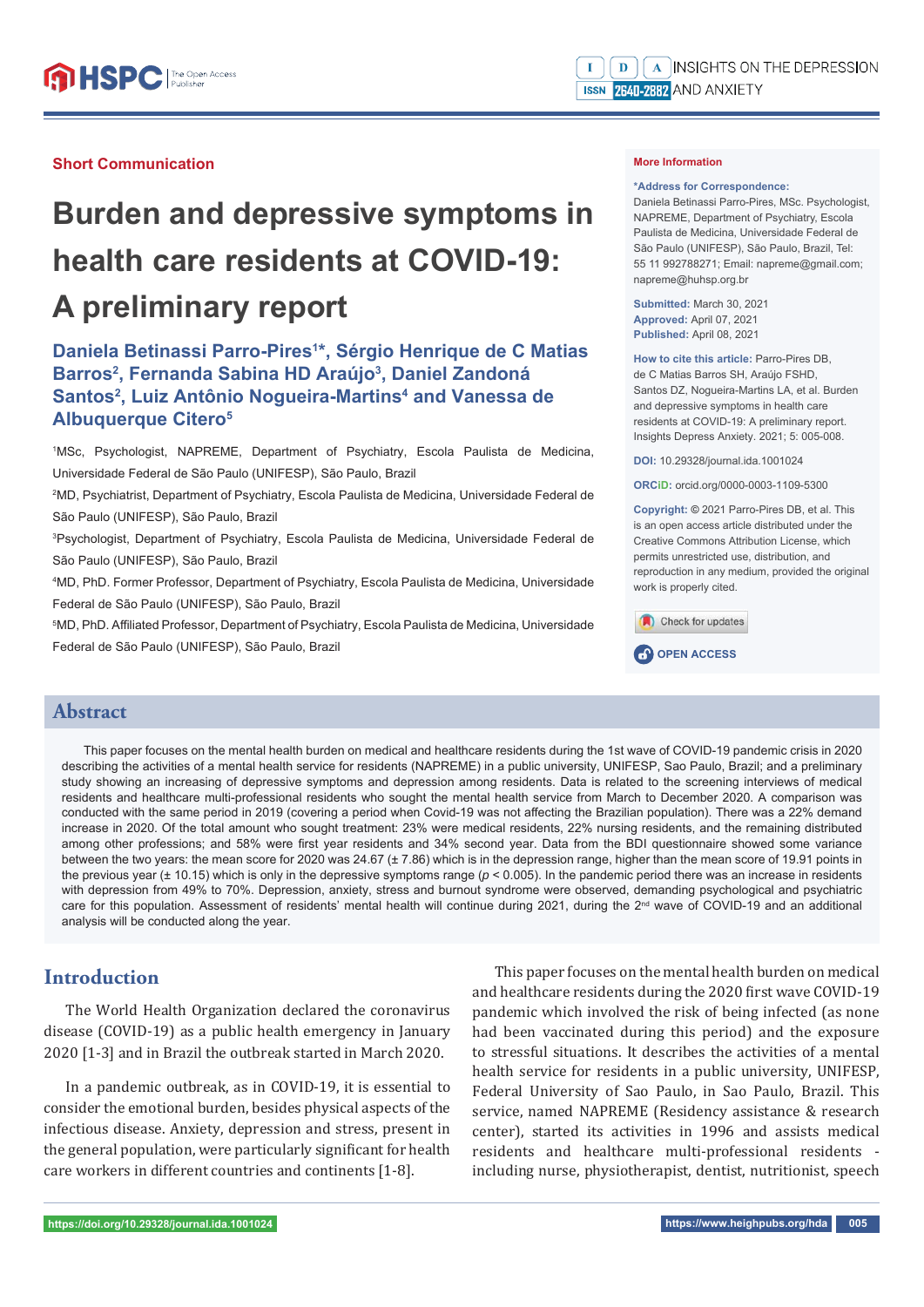

therapist, social worker, psychologist, occupational therapist and others. NAPREME offers psychological therapy and psychiatric consultation for these residents focusing mainly on work related crisis. These residents work at Hospital Sao Paulo (HSP), associated with UNIFESP.

The manuscript describes a preliminary study in Brazil showing an increasing of depressive symptoms and depression among residents during the COVID-19 pandemic crisis. The data described in this paper is about the initial interview conducted when residents searched for the service between March and December 2020. In this period, Brazil presented the first wave of COVID-19, from March to July, but sustained a high plateau of cases till December. The Hospital Sao Paulo was converted to a mixed COVID and non-COVID hospital with 30% of beds to COVID patients.

A comparison was conducted with the previous year's data, 2019, covering a period when Covid-19 was not affecting the Brazilian population.

#### **Method**

All initial interviews - screening interviews - were conducted online by a psychologist and lasted about 1 hour (previously COVID-19, all interviews and consultations were in person). After the interview, a psychological and/ or psychiatric treatment were suggested, and, if necessary, another referral for medical evaluation. Residents could spontaneously require the interview or could have been referred by a teacher, a doctor or even a friend.

The interview comprises data about gender, age, marital status, place of birth, habitation, whether the resident had a previous mental health treatment, and personal/family psychiatric history and residency program. The Brazilian version of the Beck Depression Inventory (BDI) [9] was also answered and the interview included the reason for seeking treatment. The BDI assesses the existence and severity of depression symptoms, ranging from 0 to 63 points, considering as having depressive symptoms anyone who reaches a score higher than 15, and depression higher than 20 according to the Brazilian validation.

#### **Results and discussion**

There were 78 screening interviews from March to December, 78% of them occurred from spontaneous demand. Compared to 2019 (no COVID), there was an increase of 22% of screening interviews, with a similar percentage regarding the spontaneous demand.

Since the beginning of NAPREME service, the peak of screening interviews usually comes about at the sixth, seventh or eighth month after the beginning of the residency. During 2020, the similar percentage of total interviews (around 25%) occurred in these months, however, additionally to this

peak, another peak was observed in the second and the third months after the residency onset, 26%.

From all residents who were interviewed during these months, 23% were medical residents, 22% nursing residents, being the remaining distributed among other professions. 58% were first year residents and 34% second year.

Data from the BDI questionnaire also showed some variance between the two periods under analysis. Graph 1 shows that the mean score for 2020 was 24.67 ( $\pm$  7.86, range from 11 to 45), which is in the depression range, higher than the mean score of 19.91 points in the previous year  $(\pm 10.15,$ range from 1 to 46), which is in the depressive symptoms range (*t* = -2.963; *d.f*. = 124; *p* = .004; CI 95% from -7.930 to -1.579).

Considering the cut-off point validated for the Brazilian population, the percentage by level of depression for the periods under analysis is the following (Table 1).

The deterioration of the mental health of residents due to the COVID-19 pandemic is evident – of all residents who sought treatment there was an increase in those classified as with depression from 49% to 70%.

Another indicative of the worsening of mental health of residents - specifically of medical residents - can be assessed by comparing the total amount of first year medical residents



Graph 1**:** Health professional residents' mean score of the Beck Depression Inventory (BDI) from March to December of 2019 (pre-pandemic) and 2020 (during the 1st wave of pandemic).

Table 1: Health professional residents' classification of the Beck Depression Inventory (BDI) from March to December of 2019 (pre-pandemic) and 2020 (during the 1<sup>st</sup> wave of pandemic).

|                     | 2019 | 2020 |
|---------------------|------|------|
| No symptoms         | 39%  | 14%  |
| Depressive symptoms | 12%  | 16%  |
| Depression          | 49%  | 70%  |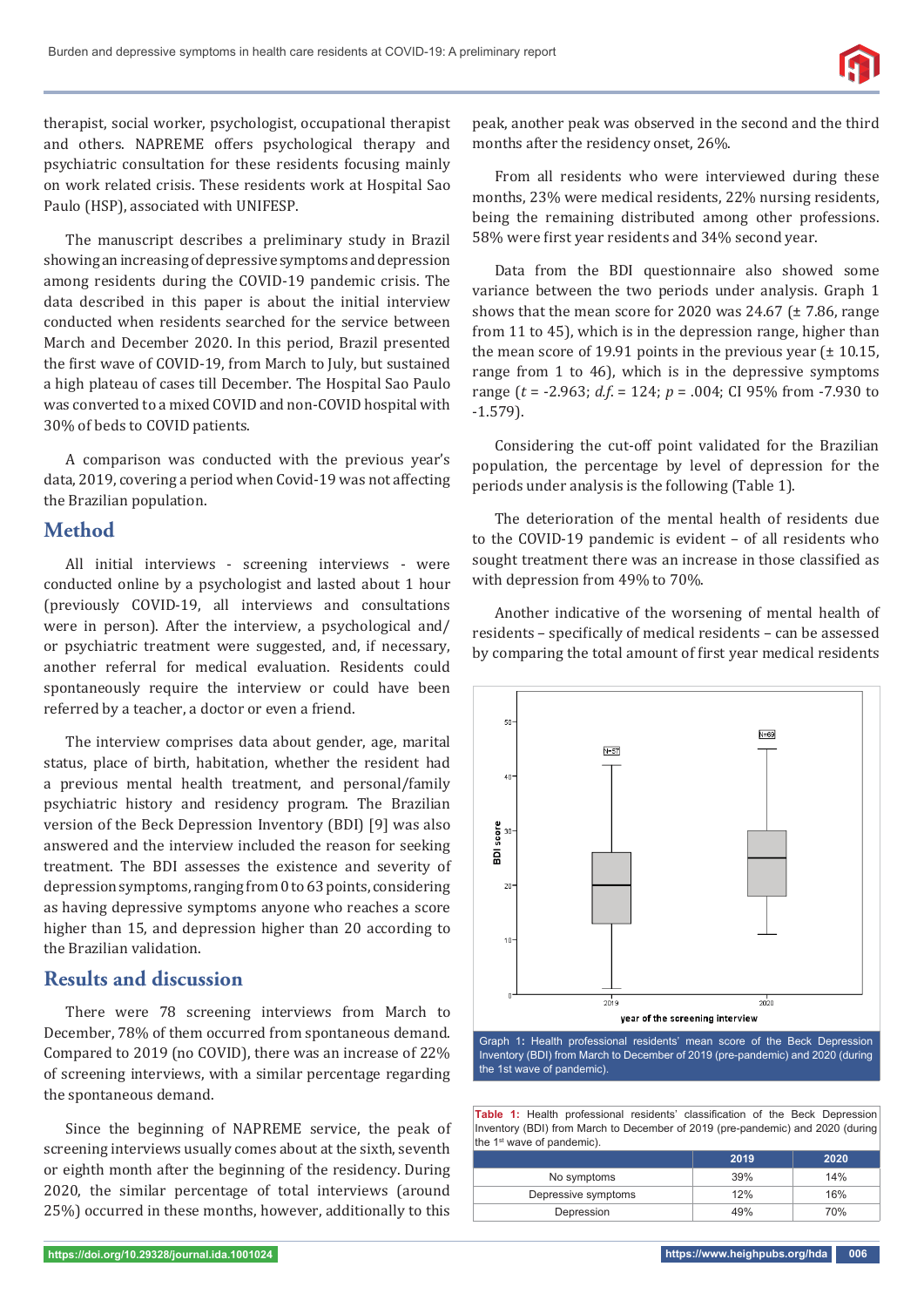

during the COVID-19 crisis and data from a study in which all UNIFESP's ϐirst year residents answered BDI 8 months after the beginning of the program [10]. While in the latter there was no resident classified with Depression, NAPREME's COVID-19 data shows 4 first year medical residents with Depression.

Previous to the COVID period, it was very usual that residents presented, in the first six months, adjustment disorders as an acute stress reaction caused by the life changes involved in initiating a residency program (changes in city, university, residency rounds), then anxiety and depressive disorders appeared along the year. Complaints and difficulties were related to the relationship inside the university and the hospital environment, dealing with patients, families, patient's death, also appear as relevant.

After coronavirus disease, the demand for psychological and psychiatric care had some changes. From March to July, it was related to the forced isolation from their own families, to the fear of becoming infected with COVID, and transmitting it to their loved ones. As the residency had just started, adding the need of social distance and all restrictive measures, anxiety, depression, loneliness, avoidance behavior, anger could be observed. On one hand the work increased, on the other hand positive experiences decreased. Some strategies were not coping with the usual problems. There was an increased number of deaths, and some residents felt identified with the family of the deceased, who could not say goodbye to their loved ones. Practicing sports or going out to relax were no longer options. Most residents mentioned that they were eating more or drinking more alcohol when they were at home. Some developed compulsive behavior as cleaning hands inside their own house.

During this period, a great number of residents were infected with COVID. Each absence overloaded their team, but also gave hope that survival was a real option. For those residents who lost some family members or a teammate, it was difficult to return to their job. However, being at home alone was felt not as a good option.

From August onwards, the fear decreased and fatigue prevailed. Even with depressive and anxiety demands, during screening interviews it was observed burnout syndrome as they mentioned the severity of their work.

In 2020 NAPREME kept attending residents who were enrolled in the service in the previous year and added 2020 entrants. Of the total amount of patients in the service, during this period, there was an increased need for psychiatric support - only five patients were not medicated.

General Interventions:

In order to avoid more psychological damage some issues could be addressed to help residents cope with this new situation:

- Learning to make lists and prioritize realistic tasks, which may help to decrease the anxiety.
- Learning the variability of responses which in-patients could present, it may allow them to be better prepared for their reactions. Some residents felt intense guilt for doing or not doing an action, or for saying something which they were not responsible for. During COVID pandemic, they were forced to learn about not having control.
- Not feeling shame about their feelings. To recognize the difference between feeling hate or tired with a patient (and recognize it) and really do something harmful to them.
- Seeking supervision or peer consultation, even though most of the staff and residents face lack of time.
- Learning to encourage peer support as a strategy to cope with daily tasks and workload and share experiences. On the order hand, not having workload management, it may erode the group stability.
- Finding time to "reset" and consider realistic expectations; many times it would not be possible to avoid frustrations and uncontrollable events.
- Outside their work environment, even when isolated, it is important to try to maintain social contacts (even on line), maintain basic bodily care.
- And drop-in sessions with the mental health team is always an option.

The assessment of UNIFESP residents' mental health will continue during 2021 – being with a better pandemic scenario in which vaccination improves overall situation or with a worse scenario in which different mutations of the virus have a more severe impact on patients. Additional analysis will be conducted along the year.

#### **Ethical considerations**

The reported data are the result of the service's routine assistance record; dispensing with the consent form for the publication of the data.

#### **References**

- 1. Wong AH, Pacella-LaBarbara ML, Ray JM, Ranney ML, Chang BP. Healing the Healer: Protecting Emergency Health Care Workers' Mental Health During COVID-19. Ann Emerg Med. 2020; 76: 379-384. **PubMed:** https://pubmed.ncbi.nlm.nih.gov/32534830/
- 2. Talevi D, Socci V, Carai M, Carnaghi G, Faleri S, et al. Mental health outcomes of the COVID-19 pandemic. Riv Psichiatr. 2020; 55: 137-144. **PubMed:** https://pubmed.ncbi.nlm.nih.gov/32489190/
- 3. Wang S, Wen X, Dong Y, Liu B, Cui M. Psychological Influence of Coronovirus Disease 2019 (COVID-19) Pandemic on the General Public, Medical Workers, and Patients With Mental Disorders and its Countermeasures. Psychosomatics. 2020; 61: 616-624. **PubMed:** https://pubmed.ncbi.nlm.nih.gov/32739051/